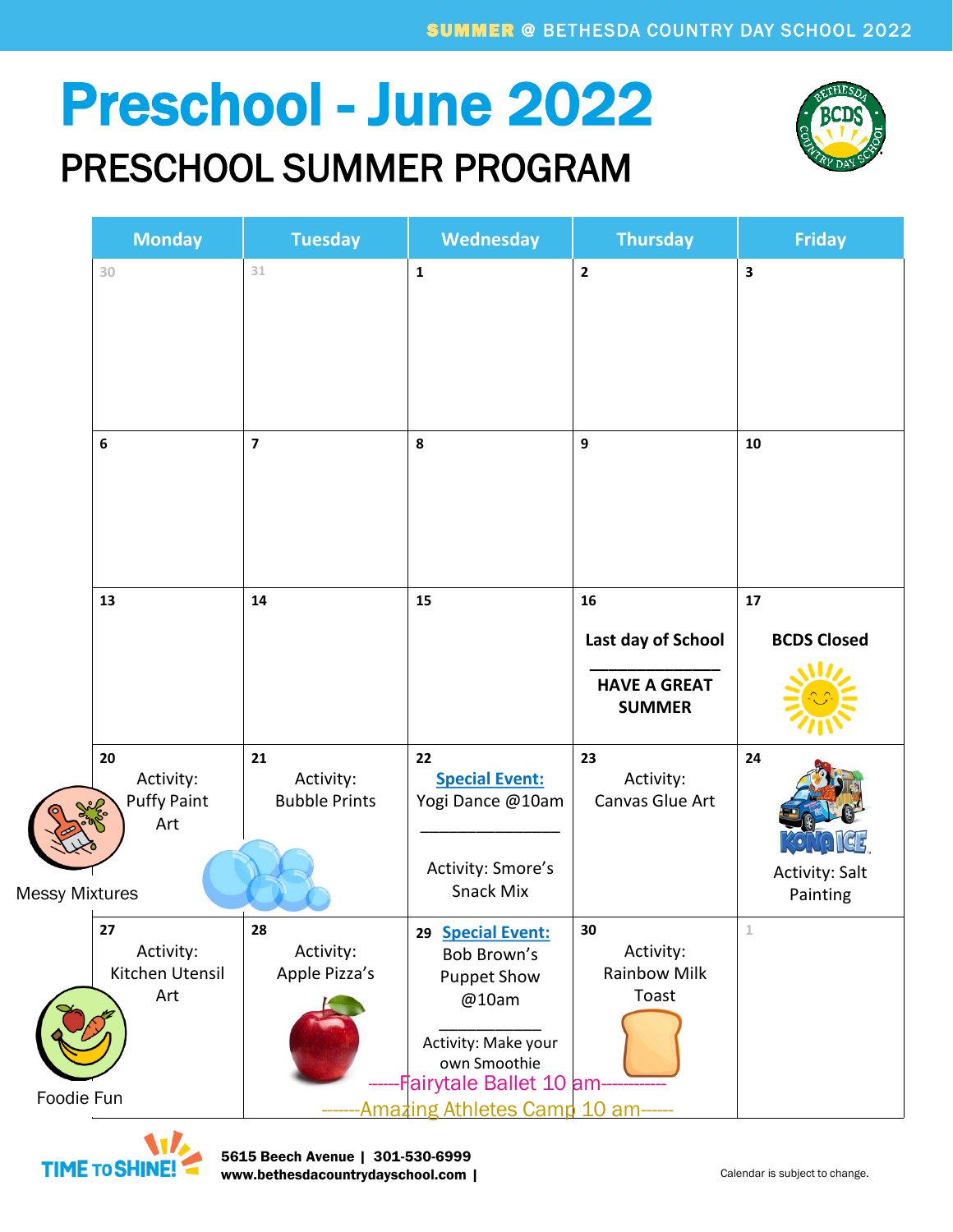## Preschool – July 2022 PRESCHOOL SUMMER PROGRAM



|                                                                                                                                | <b>Monday</b>      | <b>Tuesday</b>         | Wednesday                                       | <b>Thursday</b>                       | <b>Friday</b>              |  |  |
|--------------------------------------------------------------------------------------------------------------------------------|--------------------|------------------------|-------------------------------------------------|---------------------------------------|----------------------------|--|--|
|                                                                                                                                | 27                 | 28                     | 29                                              | 30                                    | $\mathbf{1}$<br>Activity:  |  |  |
|                                                                                                                                |                    |                        |                                                 |                                       | <b>Fruit Waffle Bowls</b>  |  |  |
|                                                                                                                                |                    |                        |                                                 |                                       |                            |  |  |
|                                                                                                                                |                    |                        |                                                 |                                       |                            |  |  |
|                                                                                                                                | 4<br>Activity:     | 5<br>Activity:         | 6<br><b>Special Event:</b>                      | $\overline{\phantom{a}}$<br>Activity: | 8<br>Activity:             |  |  |
|                                                                                                                                | Doctor             | Put out                | Zig Zag Funmakers                               | What's Inside? X-Ray                  | <b>Stop Light Dance</b>    |  |  |
|                                                                                                                                | <b>Bag</b>         | the Fire!              | Magic Show @<br>10am                            | Art                                   |                            |  |  |
|                                                                                                                                |                    |                        |                                                 |                                       |                            |  |  |
|                                                                                                                                | When I Grow Up     |                        | Activity: Let's Build a<br>Community            |                                       |                            |  |  |
|                                                                                                                                | 11<br>Activity:    | 12<br>Activity:        | 13<br><b>Special Event:</b>                     | 14<br>Activity:                       | 15<br>Activity:            |  |  |
|                                                                                                                                | Plastic Wrap Art   | <b>Moon Rocks</b>      | Squeals on Wheels                               | Oil and Water                         | Paper bag                  |  |  |
|                                                                                                                                |                    |                        | Petting Zoo @<br>10am                           | Painting                              | Neighborhood               |  |  |
|                                                                                                                                |                    |                        |                                                 |                                       |                            |  |  |
| <b>Art Adventures</b>                                                                                                          |                    |                        | Activity: Ice Chalk<br><b>Soccer Shots 10am</b> |                                       |                            |  |  |
|                                                                                                                                |                    |                        | Kyle's Karate 10 am                             |                                       |                            |  |  |
|                                                                                                                                | 18<br>Activity:    | 19<br>Activity:        | <b>Special Event</b><br>20<br>Tru 2 Hue Pottery | 21<br>Activity:                       | 22<br>Activity:            |  |  |
|                                                                                                                                | Potato<br>Heads    | <b>Flower Pressing</b> | Painting @10:30am                               | Mini Greenhouse                       | <b>Nature Rubbings</b>     |  |  |
|                                                                                                                                |                    |                        | Activity: Gardener                              |                                       |                            |  |  |
| Let's Go Garden                                                                                                                |                    |                        | Relay                                           |                                       |                            |  |  |
|                                                                                                                                |                    |                        | <b>Encanto Dance Camp</b>                       | 10 <sub>am</sub>                      |                            |  |  |
|                                                                                                                                | 25<br>Activity:    | 26<br>Activity:        | 27<br><b>Special Event:</b>                     | 28<br>Activity:                       | 29<br>Activity:            |  |  |
|                                                                                                                                | Duck Pond          | <b>Magnetic Water</b>  | Cody and BJ Rockin'                             | <b>Walking Water</b>                  | <b>Watercolor and Salt</b> |  |  |
|                                                                                                                                | Play               | Play                   | <b>Beach Party Show</b>                         | Experiment                            | Painting.                  |  |  |
|                                                                                                                                |                    |                        | @10:30                                          |                                       |                            |  |  |
|                                                                                                                                | <b>Water Works</b> |                        | <b>Activity: Fizzy</b><br>Waterfalls            |                                       |                            |  |  |
|                                                                                                                                |                    |                        |                                                 |                                       |                            |  |  |
| Tehnis Camp 10am                                                                                                               |                    |                        |                                                 |                                       |                            |  |  |
| 5615 Beech Avenue   301-530-6999<br>Calendar is subject to change.<br><b>TIME TO SHINE</b><br>www.bethesdacountrydayschool.com |                    |                        |                                                 |                                       |                            |  |  |